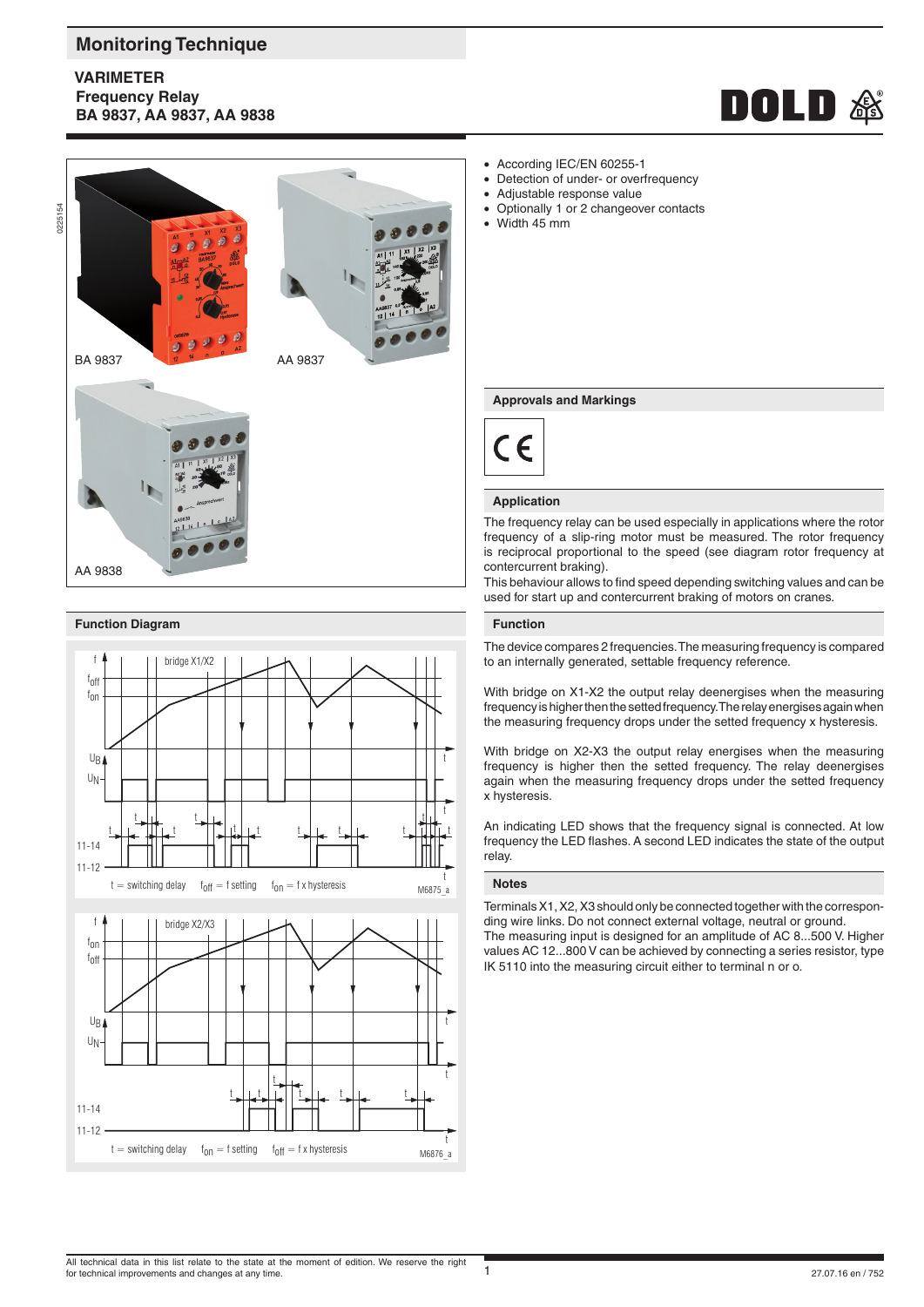



AA 9837.11, AA 9838.11

# **Connection Terminals**

| Terminal designation   | <b>Signal designation</b> |
|------------------------|---------------------------|
| A <sub>1</sub>         | $+/L$                     |
| A2                     | $-/ N$                    |
| n, o                   | Measuring input           |
| X1, X3                 | Control input             |
| X <sub>2</sub>         | Control output            |
| 11, 12, 14, 21, 22, 24 | Changeover contacts       |

#### **Technical Data**

#### **Input**

**Measuring input:** AC Amplitude AC 8 ... 500 V r.m.s

**Setting range:** BA 9837, AA 9837: 5 ... 15 Hz 40 ... 120 Hz<br>10 ... 30 Hz 100 ... 300 Hz

30 ... 90 Hz<br>AA 9838: 20 ... 80 Hz AA 9838: 20 ... 80 Hz<br> **Setting:** 20 ... 80 Hz **Response value: Hysteresis:** AA 9838: 0.96 of response value Accuracy:  $\times \pm 1 \%$ **Temperature influence:** < ± 0.15 % /°C **Influence of auxiliary supply:**  $<\pm 0.5 \%$  at 0.8 ... 1.1 U<sub>N</sub>

## **Auxiliary Circuit**

**Auxiliary voltage U<sub>H</sub>:<br>BA 9837, AA 9837: Voltage range of U<sub>H</sub>: 0.8 ... 1<br><b>Nominal consumption U<sub>n</sub>:** < 3 VA **Nominal consumption U<sub>H</sub>:**  $\leq 3$  **VA<br><b>Nominal frequency of U<sub>u</sub>:**  $\leq 50/60$  Hz  $\pm$  5 % **Nominal frequency of U<sub>u</sub>**:

BA 9837, AA 9837:  $\overline{A}$  AC 24, 42, 110, 127, 230, 240 V<br>AC 48, 110, 230 V AC 48, 110, 230 V<br>0.8 ... 1.1 U<sub>u</sub>

internal resistance: > 400 kΩ

BA 9837.12, AA 9837.12

A1

A2 lo

12

14

**Setting on absolute scale**<br>interprise in a setting value

 $0.8...0.97$  of response value

10 ... 30 Hz 100 ... 300 Hz

200 ... 600 Hz

n

n 11 21

o

12 114 122 124

 $22 | 24 | 42$ 

M7276

11

 $21$ 

### **Output**

**Contacts** BA 9837.11, AA 9837.11, AA 9838.11: 1 changeover contact<br>BA 9837.12. AA 9837.12: 2 chanceover contacts BA 9837.12, AA 9837.12: **Switching delay:** 20 - 80 100 - 120<br>30 - 90 30 - 90 20 20 100 - 300<br>200 - 600 25 - 45

setting range (Hz) bridge X1-X2 bridge X2-X3<br>5 - 15 500 - 800 650 - 1000  $5 - 15$   $50 - 800$   $650 - 1000$ <br>  $10 - 30$   $250 - 300$   $600 - 800$ 250 - 300 600 - 800<br>120 - 150 300 - 430 20 - 60 120 - 150 300 - 430

# 30 - 90 90 - 120 280 - 400 40 - 80 140 - 210<br>25 - 45 70 - 120 200 - 600 15 - 25 70 - 100 switching delay in ms

| Thermal current $I_{th}$ :  | 6 A                                        |                   |
|-----------------------------|--------------------------------------------|-------------------|
| <b>Switching capacity</b>   |                                            | IEC/EN 60 947-5-1 |
| to AC 15, AC 230 V:         | 3 A / AC 230 V                             |                   |
| <b>Electrical life</b>      |                                            | IEC/EN 60 947-5-1 |
| to AC 15, at 3 A, AC 230 V: | $2.5 \times 10^5$ switching cycles         |                   |
| Short circuit strength      |                                            |                   |
| max. fuse rating:           | 4 A gL                                     | IEC/EN 60 947-5-1 |
| <b>Mechanical life:</b>     | $>$ 30 x 10 $\textdegree$ switching cycles |                   |
|                             |                                            |                   |

# **General Data**

| <b>Operating mode:</b><br>Temperature range:     | Continuous operation                                                                         |                                        |  |
|--------------------------------------------------|----------------------------------------------------------------------------------------------|----------------------------------------|--|
| Operation:                                       | $-20  + 60^{\circ}C$                                                                         |                                        |  |
| Storage:                                         | $-20+70$ °C                                                                                  |                                        |  |
| Altitude:                                        | $< 2.000 \text{ m}$                                                                          |                                        |  |
| <b>Clearance and creepage</b>                    |                                                                                              |                                        |  |
| distances                                        |                                                                                              |                                        |  |
| rated impulse voltage /                          |                                                                                              |                                        |  |
| pollution degree:                                | 4 kV / 2                                                                                     | IEC 60 664-1                           |  |
| <b>EMC</b>                                       |                                                                                              |                                        |  |
| Electrostatic discharge:<br>HF-irradiation       | 8 kV (air)                                                                                   | IEC/EN 61 000-4-2                      |  |
| 80 MHz  2.7 GHz:                                 | 10V/m                                                                                        | IEC/EN 61 000-4-3                      |  |
| Fast transients:                                 | 2 kV                                                                                         | IEC/EN 61 000-4-4                      |  |
| Surge voltages                                   |                                                                                              |                                        |  |
| between                                          |                                                                                              |                                        |  |
| wires for power supply:                          | 2 kV                                                                                         | IEC/EN 61 000-4-5                      |  |
| between wire and ground:                         | 4 kV                                                                                         | IEC/EN 61 000-4-5                      |  |
| Interference suppression:                        | Limit value class B                                                                          | EN 55 011                              |  |
| Degree of protection                             |                                                                                              |                                        |  |
| Housing:                                         | IP 40                                                                                        | IEC/EN 60 529                          |  |
| Terminals:                                       | IP 20                                                                                        | IEC/EN 60 529                          |  |
| Housing:                                         | Thermoplastic with V0 behaviour                                                              |                                        |  |
|                                                  | according to UL subject 94                                                                   |                                        |  |
| <b>Vibration resistance:</b>                     | Amplitude 0.35 mm,                                                                           |                                        |  |
|                                                  |                                                                                              | frequency 10  55 Hz, IEC/EN 60 068-2-6 |  |
| <b>Climate resistance:</b>                       | 20 / 060 / 04                                                                                | IEC/EN 60 068-1                        |  |
| <b>Terminal designation:</b><br>Wire connection: | EN 50 005                                                                                    |                                        |  |
|                                                  | $2 \times 2.5$ mm <sup>2</sup> solid or<br>2 x 1.5 mm <sup>2</sup> stranded wire with sleeve |                                        |  |
|                                                  | DIN 46 228-1/-2/-3/-4                                                                        |                                        |  |
| Wire fixing:                                     | Flat terminals with self-lifting                                                             |                                        |  |
|                                                  | clamping piece                                                                               | IEC/EN 60 999-1                        |  |
| <b>Screw mounting:</b>                           | 35 x 50 mm and                                                                               |                                        |  |
|                                                  | 35 x 60 mm                                                                                   |                                        |  |
| <b>Fixing torque:</b>                            | $0.8$ Nm                                                                                     |                                        |  |
| <b>Mounting:</b>                                 | DIN rail                                                                                     | <b>IEC/EN 60 715</b>                   |  |
| Weight:                                          | 250 <sub>g</sub>                                                                             |                                        |  |
|                                                  |                                                                                              |                                        |  |
| <b>Dimensions</b>                                |                                                                                              |                                        |  |
| Width x height x depth:                          | 45 x 77 x 127 mm                                                                             |                                        |  |
| <b>Standard Type</b>                             |                                                                                              |                                        |  |
|                                                  |                                                                                              |                                        |  |

BA 9837.11 30 / 90 Hz AC 230 V AC 50 / 60 HZ<br>Article number: 0050216 Article number:<br>• Output: 1 changeover contact<br>30 / 90 Hz Measuring frequency: 30 / 90<br>Auxiliary voltage U Auxiliary voltage  $U_H$ : 230 V<br>Width: 45 mm • Width: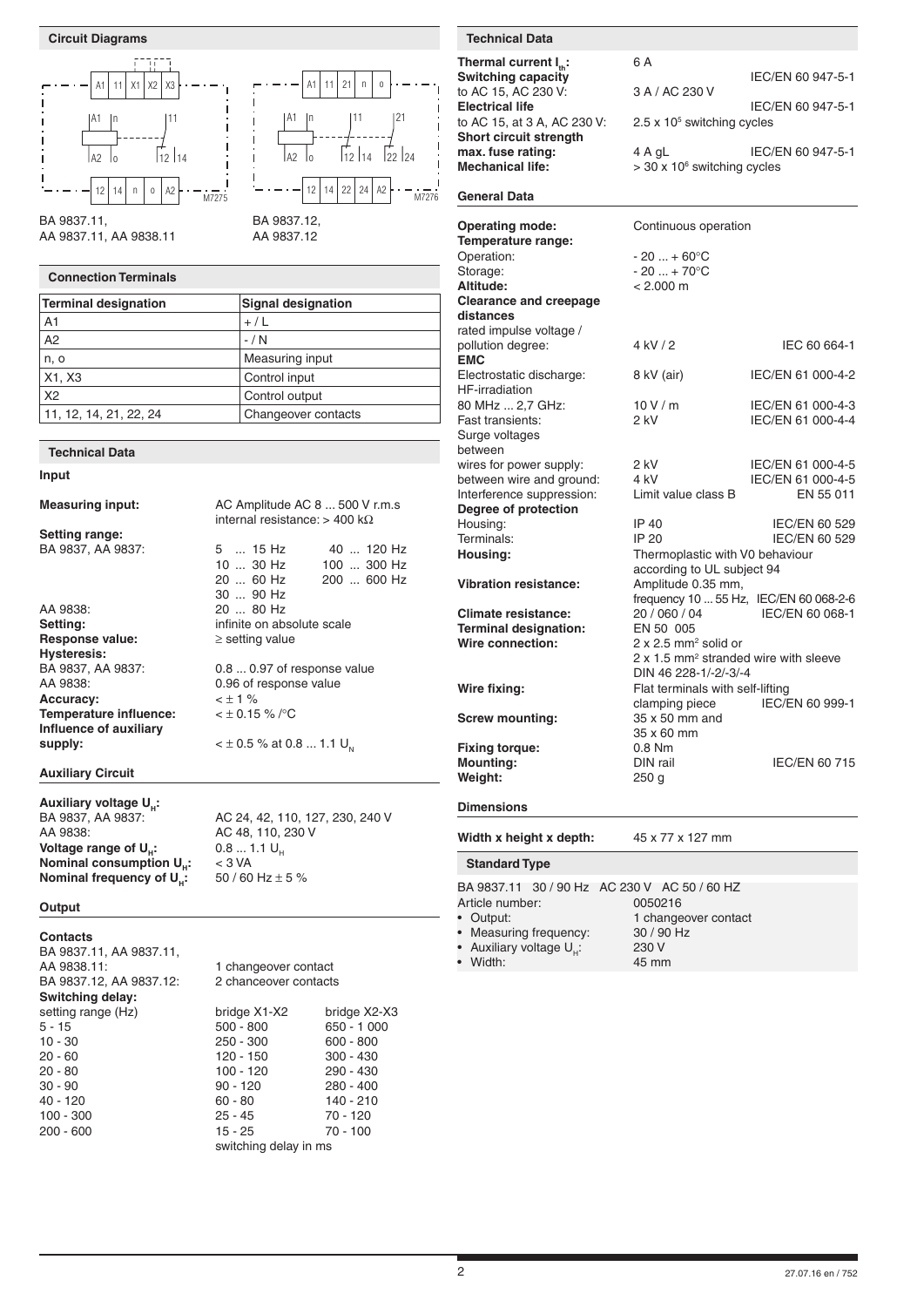

**Accessories**

IK 5110: Series resist or for higher measuring voltage AC 12 ... 800 V eff. Article number: 0015751



Measuring sensitivity

The diagram shows the sensitivity of the input of the frequency relay AA 9837. If the measuring voltage is lower then the curve values the frequency cannot be measured anymore. Please note.

Superimposed interference voltages on the measuring input with a ration.

f f

max above the curve values can influence the measuring results. f - frequency on input

f - highest value of the actual frequency range

Example:

 $U_{\text{max}}$ : 10 V; measuring frequency:  $f = 4800 \text{ Hz}$ chosen frequency range: 100 - 300 Hz,  $f_{max} = 300$  Hz f 4 800 Hz  $\frac{1}{f_{\text{max}}} = \frac{4000 \text{ Hz}}{300 \text{ Hz}} = 16$ 

The meauring frequency is detected, as the measuring voltage is above the response curve.



t<sub>1</sub> nominal speed reached

t  $\frac{1}{2}$  start braking<br>t  $\frac{1}{3}$  standstill (end of braking to avoid reverse start)

Rotor frequency at countercurrent braking

Braking:

When reversing the phases for braking the rotor frequency changes and drops proportional to the speed to mains frequency. E.g. when the rotor frequency is 5 Hz at nominal speed, it to 95 Hz. When the motor is at stand still the rotor frequency is nominal frequency. At this point the frequency relay has to give the signal to stop braking, before the motor starts up in the opposite direction.